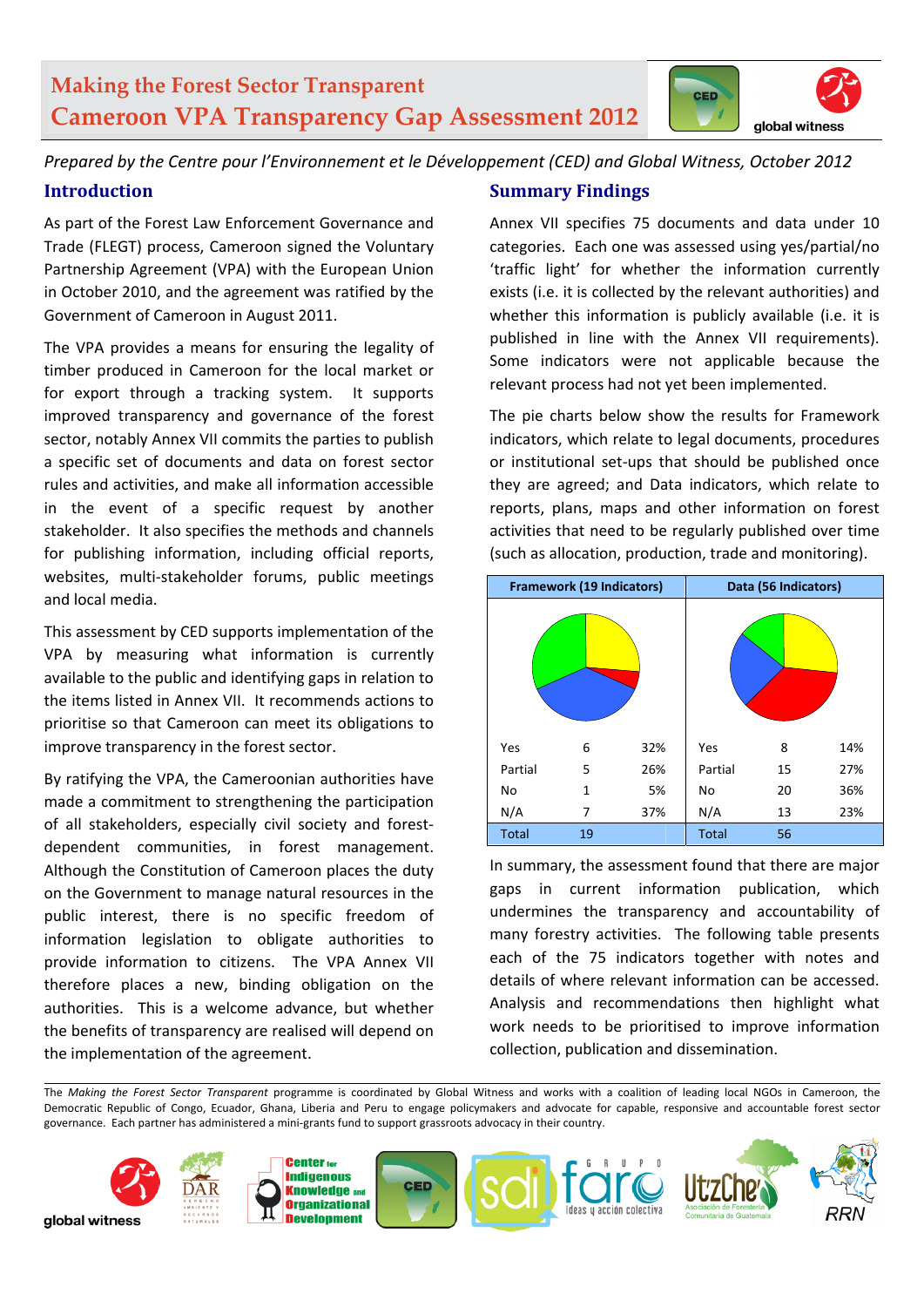## **Cameroon VPA Transparency Gap Assessment 2012 Indicators**

| Key: | ● Yes - information exists and is published                |
|------|------------------------------------------------------------|
|      | $\lambda$ , and the set of the set of the set of $\lambda$ |

● Partial - the information is incomplete, drafted and/or only available on request

No ‐ the information does not exist or is not published

Not Applicable ‐ the information in question is not applicable because the process or system has not yet been implemented

**F/D:** Framework (F) – legislation, procedure, structure or other norm applied to the forest sector to be published once agreed

Data (D) – plan, report, map, statistic or other information on forest sector to be published regularly over time

#### **Abbreviations and Glossary:**

*ARB*  Autorisation de Récupération du Bois – timber recovery authorisation or 'salvage' license for logging in the context of a development project (e.g. road construction) for up to one year in an area not exceeding 1,000 hectares in the Non-Permanent Forest Domain *DF10*  Documentation detailing specification of wood extracted from the forest in a valid title

FMU Forest Management Unit – timber extraction concession for long-term exploitation up to 30 years in an area of not more than 200,000 hectares in the Permanent Forest Domain

*MINFOF* Ministère des Forêts et de la Faune – Ministry of Forests and Wildlife

- *MINEPDD* Ministère de l'Environnement, de la Protection de la Nature et du Développement Durable ‐ Ministry of Environment, Nature Conservation and Sustainable Development
- *PSRF* Programme de Sécurisation des Recettes Forestières ‐ Forestry Revenue Securement Programme
- *RFA* Redevance Forestière Annuelle Annual Forestry Fee
- *SIGIF* Système Informatique de Gestion de l'Information Forestière Information System for Management of Forestry

*VC* Ventes de Coupe – sales of standing volumes of timber, mostly located in the Non‐Permanent Forest Domain

*'Small title' logging permits* – logging rights allocated to companies for recovering timber in the Non‐Permanent Forest Domain before a development project is implemented in the area (including ARBs as described above). Some permits have been associated with illegal operations, since 'small titles' were granted without a valid development project.

| <b>Information Specified in</b><br><b>Annex VII</b>                                                                      | F/D | Exists? |  | <b>Public? Notes on Information</b>                                                                                                                                                                                                                      | <b>Sources of Information</b>                                                                               |  |  |
|--------------------------------------------------------------------------------------------------------------------------|-----|---------|--|----------------------------------------------------------------------------------------------------------------------------------------------------------------------------------------------------------------------------------------------------------|-------------------------------------------------------------------------------------------------------------|--|--|
| <b>1. LEGAL INFORMATION</b>                                                                                              |     |         |  |                                                                                                                                                                                                                                                          |                                                                                                             |  |  |
| Legality matrices                                                                                                        | F   |         |  | The legality matrix was modified in 2011. The<br>draft is under revision, but it has been widely<br>circulated to stakeholders.                                                                                                                          | The draft is not yet on a website. MINFOF<br>is responsible for sharing it.                                 |  |  |
| All the existing legislative<br>and regulatory references<br>and rules set out in Annex II                               | F   |         |  | Not all of the existing regulations are made<br>available to the wider public.                                                                                                                                                                           | MINFOF is responsible for producing and<br>publishing the texts                                             |  |  |
| Texts of all laws and<br>amendments applicable to<br>the forestry sector                                                 | F   |         |  | Several implementation guidelines for the 1994 MINFOF is responsible for producing and<br>Forest Law still need to be produced.                                                                                                                          | publishing the texts                                                                                        |  |  |
| Forest Code (laws and<br>regulatory texts)                                                                               | F   |         |  | The Forest Code and regulatory decrees are<br>publicly available on-line (but other lower level<br>norms are not). Some NGO projects have<br>produced leaflets, posters and radio<br>programmes for communities to increase<br>understanding of the law. | www.minfof-psfe.com; www.droit-<br>afrique.com/images/textes/Cameroun/Ca<br>meroun%20-%20Loi%20foret.pdf    |  |  |
| Implementing texts                                                                                                       | F   |         |  | Several implementing texts have still not been<br>signed. Of those that have, some have been<br>widely distributed (for example, on community<br>forestry, the local use of logging taxes, etc.)                                                         | www.minfof-psfe.com                                                                                         |  |  |
| List of signed/ratified<br>international conventions<br>and agreements                                                   | F   |         |  | The list is not widely distributed, but those who<br>could need the information can easily access it                                                                                                                                                     | www.minfof.cm; faolex.fao.org;<br>www.minep.gov.cm/index.php/fr/textes-<br>juridiques/textes-internationaux |  |  |
| Text of the Agreement, its<br>Annexes and subsequent<br>amendments                                                       | F   |         |  | The agreement has been published on official<br>websites                                                                                                                                                                                                 | www.euflegt.efi.int/portal/home/vpa cou<br>ntries/in africa/cameroon/cameroon mat<br>erial/?did=253         |  |  |
| Labour Code and principal<br>regulatory texts applicable<br>to the forestry sector on<br>this subject                    | F   |         |  | The Labour Code is publicly available, but not<br>the implementation guidelines or the ILO<br>conventions applicable to the sector                                                                                                                       | www.droit-<br>afrique.com/images/textes/Cameroun/Ca<br>meroun%20-<br>%20Code%20du%20travail.pdf             |  |  |
| <b>General Tax Code and</b><br>finance laws                                                                              | F   |         |  | The Finance Law is published every year. The<br>PSRF organises information meetings on the<br>issue every year                                                                                                                                           | www.impots.cm/index.php?page=code-<br>general-des-impots-et-autres-tectes-<br>fiscaux; www.psrfcameroun.com |  |  |
| List of private<br>legality/durability<br>certification schemes<br>recognised by the Ministry<br>responsible for forests | F   |         |  | MINFOF acknowledges private certification<br>schemes, but does not have a list of<br>"recognised" ones. A draft regulation provides<br>a mechanism for approving private schemes as<br>equivalent to the legality matrix.                                | Draft regulation produced by MINFOF is<br>under discussion                                                  |  |  |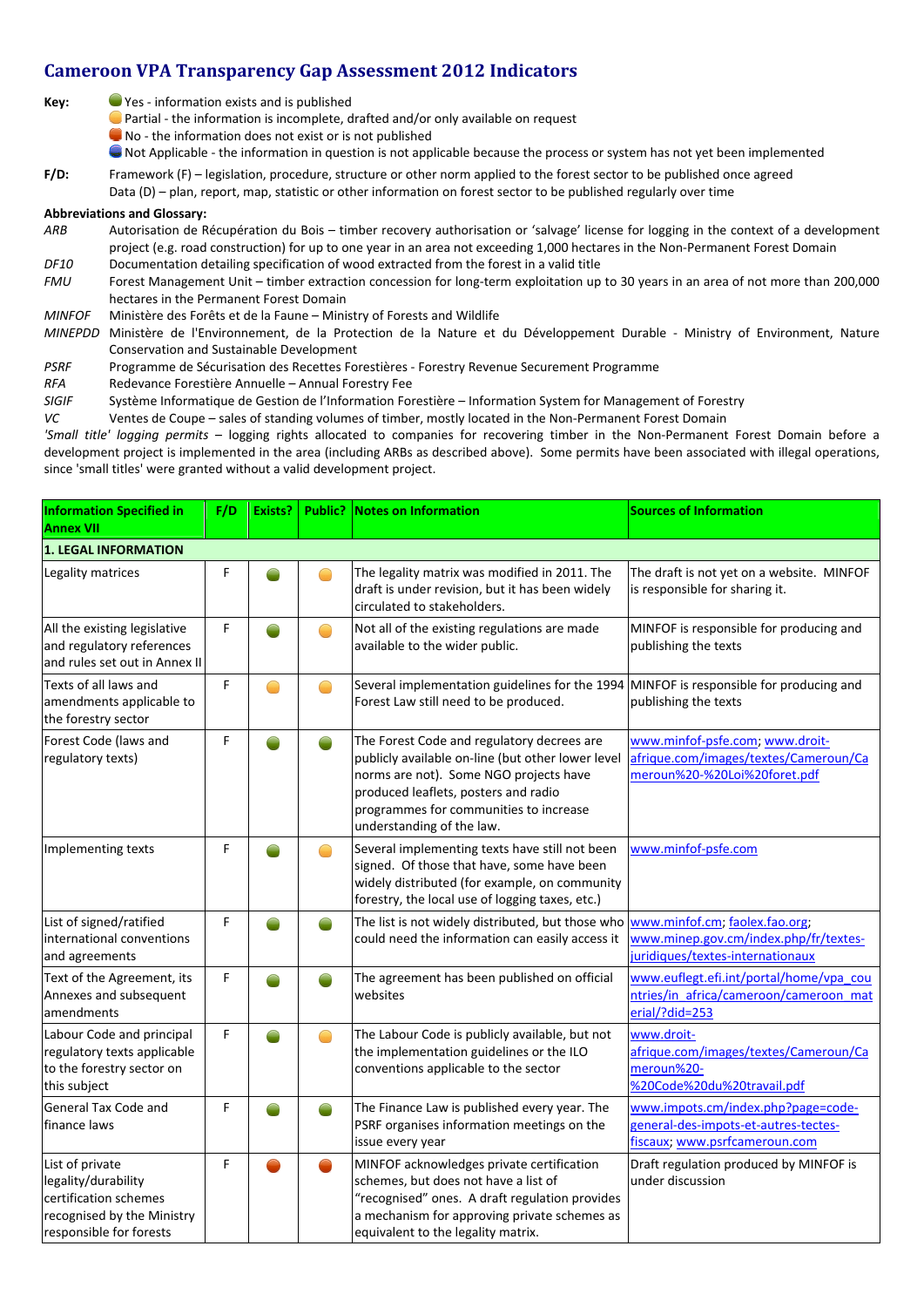| <b>Information Specified in</b><br><b>Annex VII</b>                                           | F/D | Exists? |                       | <b>Public? Notes on Information</b>                                                                                                                                                                                                | <b>Sources of Information</b>                                                                                               |
|-----------------------------------------------------------------------------------------------|-----|---------|-----------------------|------------------------------------------------------------------------------------------------------------------------------------------------------------------------------------------------------------------------------------|-----------------------------------------------------------------------------------------------------------------------------|
| <b>2. INFORMATION ON PRODUCTION</b>                                                           |     |         |                       |                                                                                                                                                                                                                                    |                                                                                                                             |
| Total annual log production                                                                   | D   |         |                       | Data exists only for legally produced timber.<br>Estimates of illegally sourced timber are not<br>available                                                                                                                        | http://data.cameroun-<br>foret.com/fr/foret/production-annuelle-<br>de-grumes                                               |
| Annual authorised logging<br>volumes, by species, title<br>and company                        | D   |         |                       | Data exists in the Forest Management<br>Information System (SIGIF), but are not publicly<br>available                                                                                                                              | <b>MINFOF</b>                                                                                                               |
| Annual volumes processed,<br>by type of product, species<br>and company                       | D   |         |                       | Data exists in SIGIF, but are not publicly<br>available                                                                                                                                                                            | <b>MINFOF</b>                                                                                                               |
| Annual volumes of logs<br>exported, by species (total<br>and to the EU)                       | D   |         |                       | Data exists for timber exports by company,<br>species and destination in the Regional<br>Delegation of MINFOF in Douala, but does not<br>indicate the origin of timber. This data base,<br>known as COMCAM, is not public          | http://cameroun-<br>foret.com/fr/foret/production-annuelle-<br>de-grumes for logs; MINFOF for COMCAM                        |
| Annual volumes of timber<br>and derived products<br>imported into Cameroon,<br>and by country | D   |         |                       | Data on timber products imported in Cameroon Data in the Department of Customs in the<br>exists in the Customs services, but are not<br>made public                                                                                | Ministry of Finance                                                                                                         |
| Annual volumes of timber<br>sold at public auction                                            | D   |         |                       | Data exist in regional services of MINFOF, and<br>are send to the Headquarters of MINFOF, but<br>are not made public                                                                                                               | <b>MINFOF</b>                                                                                                               |
| 3. INFORMATION ON ALLOCATION                                                                  |     |         |                       |                                                                                                                                                                                                                                    |                                                                                                                             |
| List of valid titles, with<br>names of the companies to<br>whom allocated                     | D   |         |                       | Details on valid Forest Management Unit (FMU) Cameroon Tribune; "La Lettre Verte"<br>titles are available, but information on all types<br>of 'small title' logging permits is not public.                                         | (Newsletter of MINFOF)<br>www.minfof-psfe.com for FMU details                                                               |
| List of annual operating<br>permits/annual logging<br>certificates issued                     | D   |         |                       | SIGIF holds details of annual logging<br>certificates, but this information is not made<br>publicly available. There is no information on<br>'small title' logging permits.                                                        | <b>MINFOF</b>                                                                                                               |
| Location map of valid<br>logging titles                                                       | D   |         |                       | There is public information on FMUs and sales<br>of standing volumes of timber (ventes de<br>coupes), but location maps of 'small title'<br>logging permits are not made public.                                                   | Global Forest Watch publishes annual<br>maps of FMUs<br>http://www.globalforestwatch.org/english<br>/centralafrica/maps.htm |
| Location map for annual<br>areas available for logging                                        | D   |         |                       | Maps are available of harvestable areas in<br>forest concessions, but there are no existing<br>maps of areas for 'small title' logging permits                                                                                     | <b>Global Forest Watch</b><br>http://www.globalforestwatch.org/english<br>/centralafrica/maps.htm                           |
| Official areas of valid<br>logging titles and allocation<br>price (RFA)                       | D   |         |                       | Data is published on FMU and sales of standing<br>timber, but not for 'small title' logging permits.                                                                                                                               | <b>Global Forest Watch</b><br>http://www.globalforestwatch.org/english<br>/centralafrica/maps.htm                           |
| Notices of various<br>invitations to tender (cut<br>timber sale, ARB, lumber<br>permit etc.)  | D   |         |                       | Notices are published for some permits, but<br>not for 'small title' logging permits nor for<br>auctions of seized timber                                                                                                          | Where produced, invitations for tender are<br>published on a notice board in MINFOF                                         |
| Information on the pre-<br>emptive right <sup>1</sup>                                         | D   |         |                       | The information exists but is not widely<br>published. Where a sale is not concluded, a<br>commission has to indicate why it was not<br>allocated because there was no candidate or<br>communities exercised the pre-emptive right | <b>MINFOF</b>                                                                                                               |
| List of annual withdrawals<br>of secure documents (DF<br>10 worksite books and<br>waybills)   | D   |         |                       | This information exists but is not publicly<br>available                                                                                                                                                                           | <b>MINFOF</b>                                                                                                               |
| Results of the inter-<br>ministerial title allocation<br>committee                            | D   |         | $\hspace{0.5cm} \Box$ | The results in terms of details of companies<br>receiving logging titles for FMUs and sales of<br>standing timber is made public on the notice<br>board of MINFOF, but there is no committee<br>for 'small title' logging permits. | <b>MINFOF</b>                                                                                                               |

 $^1$  This applies when areas have been designated for sales of standing timber (VC) and communities exercise their pre-emptive right to convert it to a community forest where they can utilise various forest resources in a range of activities (including limited logging activities).

 $\overline{a}$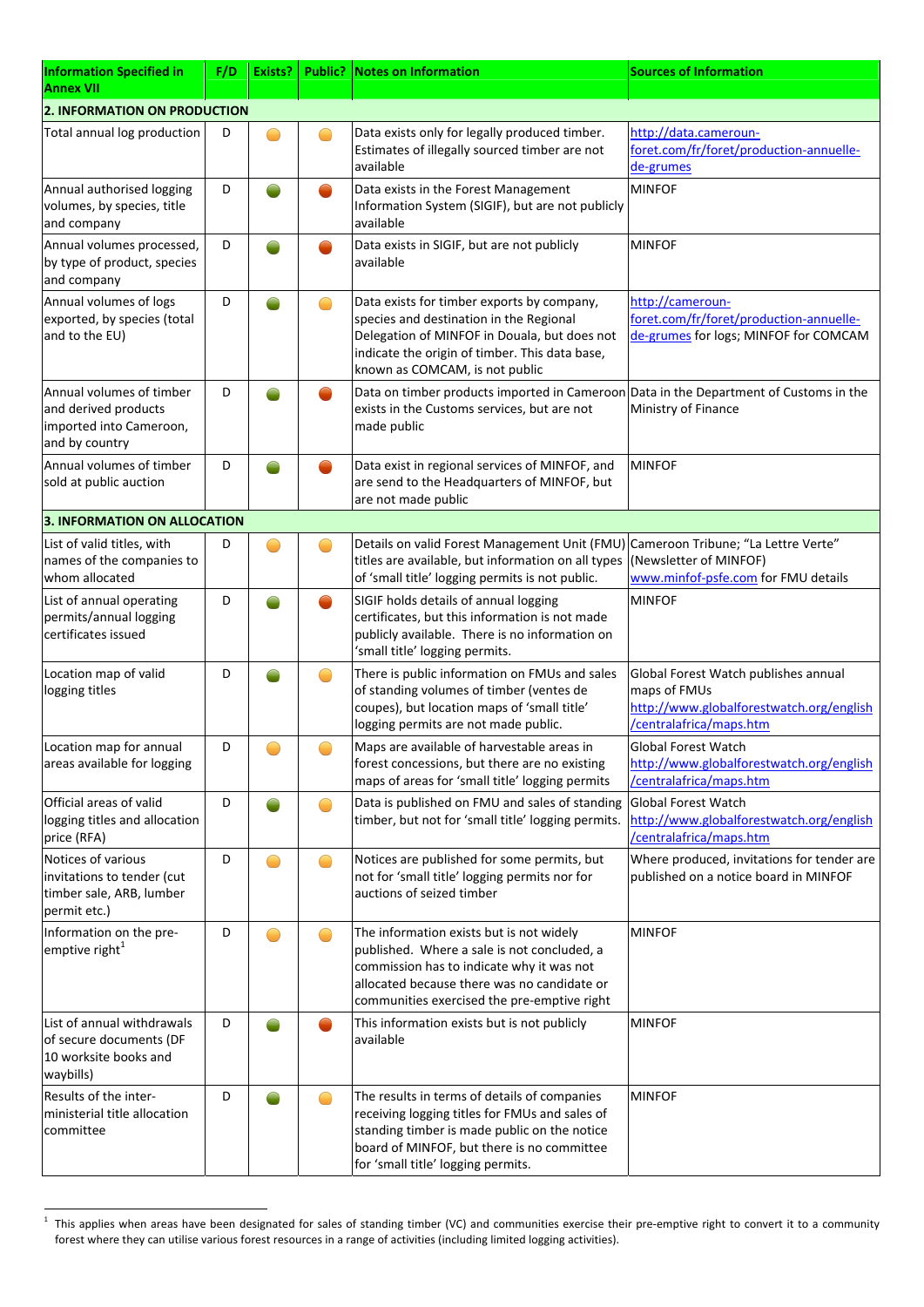| <b>Information Specified in</b><br><b>Annex VII</b>                                                                                  | F/D | Exists? |   | <b>Public?</b> Notes on Information                                                                                           | <b>Sources of Information</b>                                                          |
|--------------------------------------------------------------------------------------------------------------------------------------|-----|---------|---|-------------------------------------------------------------------------------------------------------------------------------|----------------------------------------------------------------------------------------|
| List of approved forestry<br>companies (logging,<br>processing, inventories,<br>management)                                          | D   |         |   | The list exists in SIGIF but is not made public                                                                               | <b>MINFOF</b>                                                                          |
| Notification of start of<br>activities for timber salvage<br>licenses (ARB)                                                          | D   |         |   | Exists in SIGIF but is not made public                                                                                        | <b>MINFOF</b>                                                                          |
| 4. INFORMATION ON MANAGEMENT                                                                                                         |     |         |   |                                                                                                                               |                                                                                        |
| Mandate, roles and<br>responsibilities of the<br>ministerial departments<br>responsible for<br>management                            | F   |         |   | Documents for the responsible ministries are<br>published, although their mandates are<br>confusing                           | Cameroon Tribune, website of the<br>Presidency and of the Prime Ministry<br>www.prc.cm |
| List of concessions under<br>management                                                                                              | D   |         |   | Lists of FMUs under management exist and are<br>published                                                                     | List of companies are published on the<br>website of MINFOF; www.minfof-psfe.com       |
| List of communal forests<br>and their areas                                                                                          | D   |         |   | There is a list of communal forests, but<br>gazettment decrees with the exact size of the<br>forest are not public            | www.minfof.cm<br>http://www.globalforestwatch.org/english<br>/centralafrica/maps.htm   |
| Area of forestry<br>concessions allocated                                                                                            | D   |         |   | Information exists and is published by MINFOF                                                                                 | www.minfof.cm; La Lettre Verte (MINFOF<br>newsletter)                                  |
| Area of forestry<br>concessions involved in<br>management (including<br>annual operating plans and<br>five year management<br>plans) | D   |         | ● | Not all the information is made public (annual<br>operating plans and five year management<br>plans are not public)           | www.minfof-psfe.com                                                                    |
| Area of forestry<br>concessions with approved<br>management plan                                                                     | D   |         |   | Details of these areas is widely published                                                                                    | www.minfof-psfe.com; Yearly reports on<br>the State of the Forests in the Congo Basin  |
| Area of certified forestry<br>concessions                                                                                            | D   |         |   | Information is published on the website of<br>certification initiatives                                                       | Available on the website of the FSC<br>www.fsc.org                                     |
| Documents relating to<br>approved management<br>plans                                                                                | D   |         |   | The management plans are available, but not<br>all the related documents (for example, the five<br>year implementation plan). | www.minfof-psfe.com                                                                    |
| Social agreement terms<br>and conditions ('cahiers de<br>charges') $^2$                                                              | D   |         |   | The terms and conditions of the agreements<br>are not public.                                                                 | MINFOF; Each company and community                                                     |
| Environmental impact<br>studies                                                                                                      | D   |         |   | Data exists but is not publicly available                                                                                     | <b>MINEPDD</b>                                                                         |
| <b>5. INFORMATION ON PROCESSING</b>                                                                                                  |     |         |   |                                                                                                                               |                                                                                        |
| List of approved processing<br>companies                                                                                             | D   |         |   | Data exists in SIGIF but are not publicly<br>available                                                                        | <b>MINFOF</b>                                                                          |
| Location of processing units<br>(actual addresses and/or<br>geographical coordinates of<br>the processing units)                     | D   |         |   | Data exists, but is out of date (data from early<br>2000s), and is not public                                                 | <b>MINFOF</b>                                                                          |
| Processing capacities per<br>processing unit (% of<br>capacity actually used)                                                        | D   |         |   | Data exists, but is out of date (data from early<br>2000s) and is not public                                                  | <b>MINFOF</b>                                                                          |
| Volume of plant entry per<br>company                                                                                                 | D   |         |   | Data exists in PSRF but is not public                                                                                         | Ministry of Finance                                                                    |
| Volume of plant departure<br>per company                                                                                             | D   |         |   | Data exists in PSRF but is not public                                                                                         | Ministry of Finance                                                                    |
| Stock at year end                                                                                                                    | D   |         |   | For legally declared timber, data exists but is<br>not public                                                                 | <b>MINFOF</b>                                                                          |

 $^2$  Forest concession contracts are annexed with 'cahiers de charges' which specify the concession holder's obligations to provide social services and build infrastructure for neighbouring communities. Mutual agreements are meant to be reached between logging companies and neighbouring communities.

 $\overline{a}$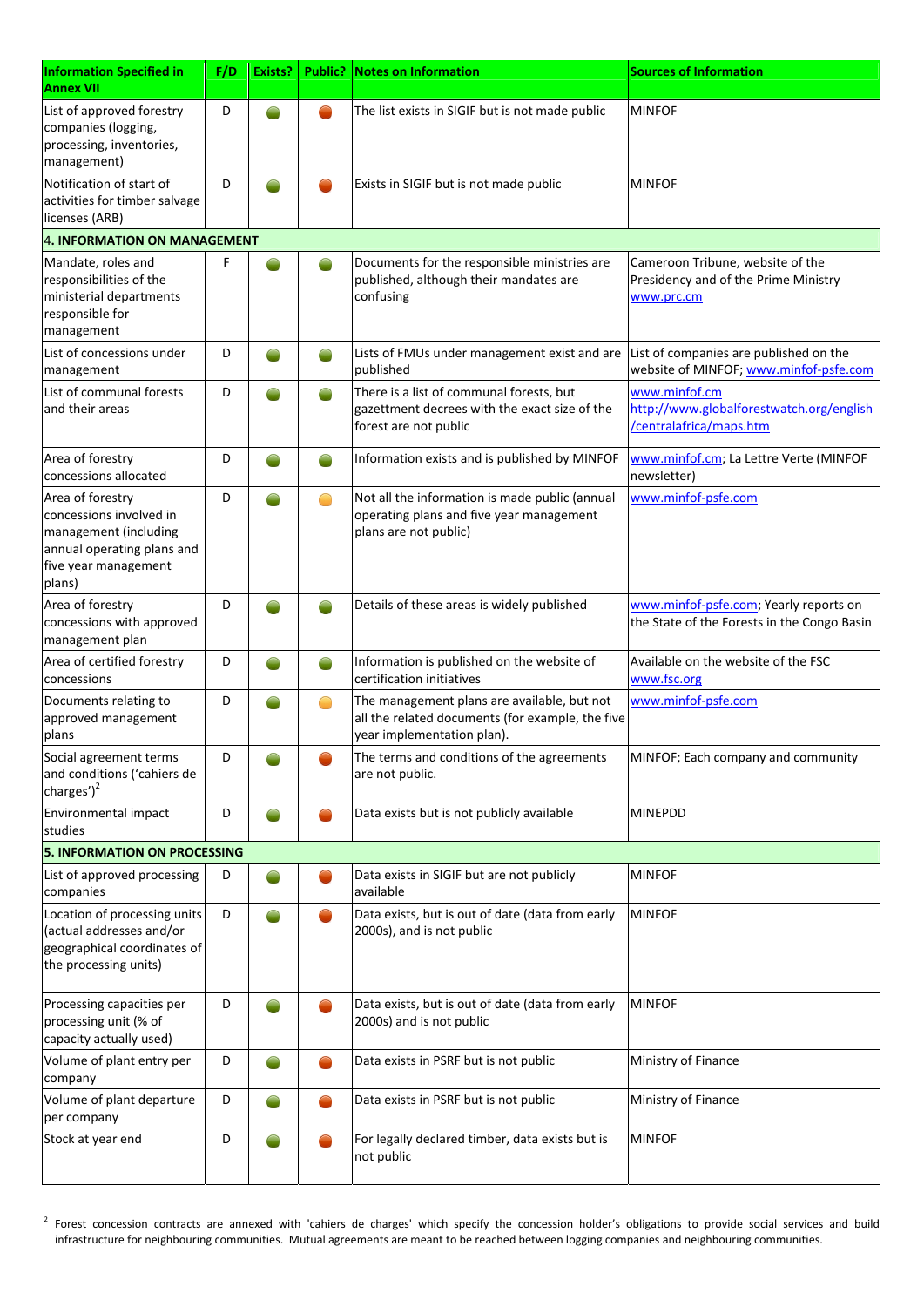| Information Specified in<br><b>Annex VII</b>                                     | F/D | Exists? |   | <b>Public? Notes on Information</b>                                                                                                                    | <b>Sources of Information</b>                                        |  |  |
|----------------------------------------------------------------------------------|-----|---------|---|--------------------------------------------------------------------------------------------------------------------------------------------------------|----------------------------------------------------------------------|--|--|
| <b>6. INFORMATION ON EXPORTS</b>                                                 |     |         |   |                                                                                                                                                        |                                                                      |  |  |
| Data on timber in transit                                                        | D   |         |   | Data exists but is not public                                                                                                                          | Ministry of Transport                                                |  |  |
| Data on exports, by species,<br>country and company                              | D   |         |   | Data exists but is not public                                                                                                                          | Ministry of Transport                                                |  |  |
| 7. INFORMATION ON THE LEGALITY ASSURANCE SYSTEM AND MONITORING                   |     |         |   |                                                                                                                                                        |                                                                      |  |  |
| Final description of the<br>Legality Assurance System                            | F   |         |   | The system is currently being designed and<br>could be ready by December 2012.                                                                         |                                                                      |  |  |
| Procedures for granting<br>certificates of legality and<br><b>FLEGT licenses</b> | F   |         |   | The system is currently being developed                                                                                                                |                                                                      |  |  |
| National strategy and<br>control rules                                           | F   |         |   | There is a national strategy, but it only provides<br>for control of logging operations, not non-<br>timber operations. It is currently under revision | http://data.cameroun-<br>foret.com/system/files/18 90 19.pdf         |  |  |
| Reports from the<br>independent title allocation<br>observer                     | D   |         |   | The reports exist, but are not made public. A<br>new independent observer is currently being<br>hired by public tender.                                | <b>MINFOF</b>                                                        |  |  |
| Report from the<br>independent forestry<br>control observer                      | D   |         |   | Reports are published on the website of the<br>independent observer                                                                                    | www.oicameroun.org                                                   |  |  |
| Reports from the control<br>teams                                                | D   |         |   | None of the reports are public                                                                                                                         |                                                                      |  |  |
| List of certificates of<br>legality issued                                       | D   |         |   | Not yet applicable because system not<br>established                                                                                                   |                                                                      |  |  |
| List of FLEGT licenses issued                                                    | D   |         |   | Not yet applicable because system not<br>established                                                                                                   |                                                                      |  |  |
| Rejected certificate<br>applications                                             | D   |         |   | Not yet applicable because system not<br>established                                                                                                   |                                                                      |  |  |
| Rejected FLEGT license<br>applications                                           | D   |         |   | Not yet applicable because system not<br>established                                                                                                   |                                                                      |  |  |
| 8. INFORMATION ON AUDITS <sup>3</sup>                                            |     |         |   |                                                                                                                                                        |                                                                      |  |  |
| Terms of Reference for the<br>audits                                             | F   |         |   | Not yet applicable because system not<br>established                                                                                                   |                                                                      |  |  |
| Auditor recruitment<br>procedures                                                | F   |         |   | Not yet applicable because audit process not<br>established                                                                                            |                                                                      |  |  |
| Results of the audit                                                             | D   |         |   | Not yet applicable because audit process not<br>established                                                                                            |                                                                      |  |  |
| Complaints about audits<br>and their handling                                    | D   |         |   | Not yet applicable because audit process not<br>established                                                                                            |                                                                      |  |  |
| Introduction of corrective<br>measures                                           | D   |         |   | Not yet applicable because audit process not<br>established                                                                                            |                                                                      |  |  |
| 9. INFORMATION ON FINANCIAL TRANSACTIONS                                         |     |         |   |                                                                                                                                                        |                                                                      |  |  |
| List of forestry disputes<br>(record of offences)                                | D   |         |   | A list exists and is published by MINFOF                                                                                                               | Cameroon Tribune; www.minfof.cm                                      |  |  |
| Annual report on forestry<br>revenue                                             | D   |         |   | Gross data are published, but not details on all<br>the forestry revenues                                                                              | Cameroon Tribune, La Lettre Verte<br>(MINFOF newsletter)             |  |  |
| Annual payments of the<br>annual forestry fee by title                           | D   |         |   | List of payments are published by the PSRF, and<br>by MINFOF                                                                                           | Ministry of Finance and MINFOF,<br>(www.minfof.cm), Cameroon Tribune |  |  |
| List of payments of local<br>and national taxes                                  | D   |         | ◯ | General figures are made public, but not by<br>company for each of the taxes                                                                           | MINFOF - www.minfof.cm, La lettre Verte,<br>Cameroon Tribune         |  |  |
| List of fines for offences                                                       | D   |         |   | A list of infractions with details of fines<br>imposed is occasionally published by MINFOF,<br>but this is not routine.                                | www.minfof.cm; Cameroon Tribune                                      |  |  |
| List of disputes settled                                                         | D   |         |   | Lists are published from time to time, but not<br>the content of the settlement                                                                        | Cameroon Tribune; www.minfof.cm                                      |  |  |

 $3$  This relates to the Independent Auditor set out in the VPA

 $\overline{a}$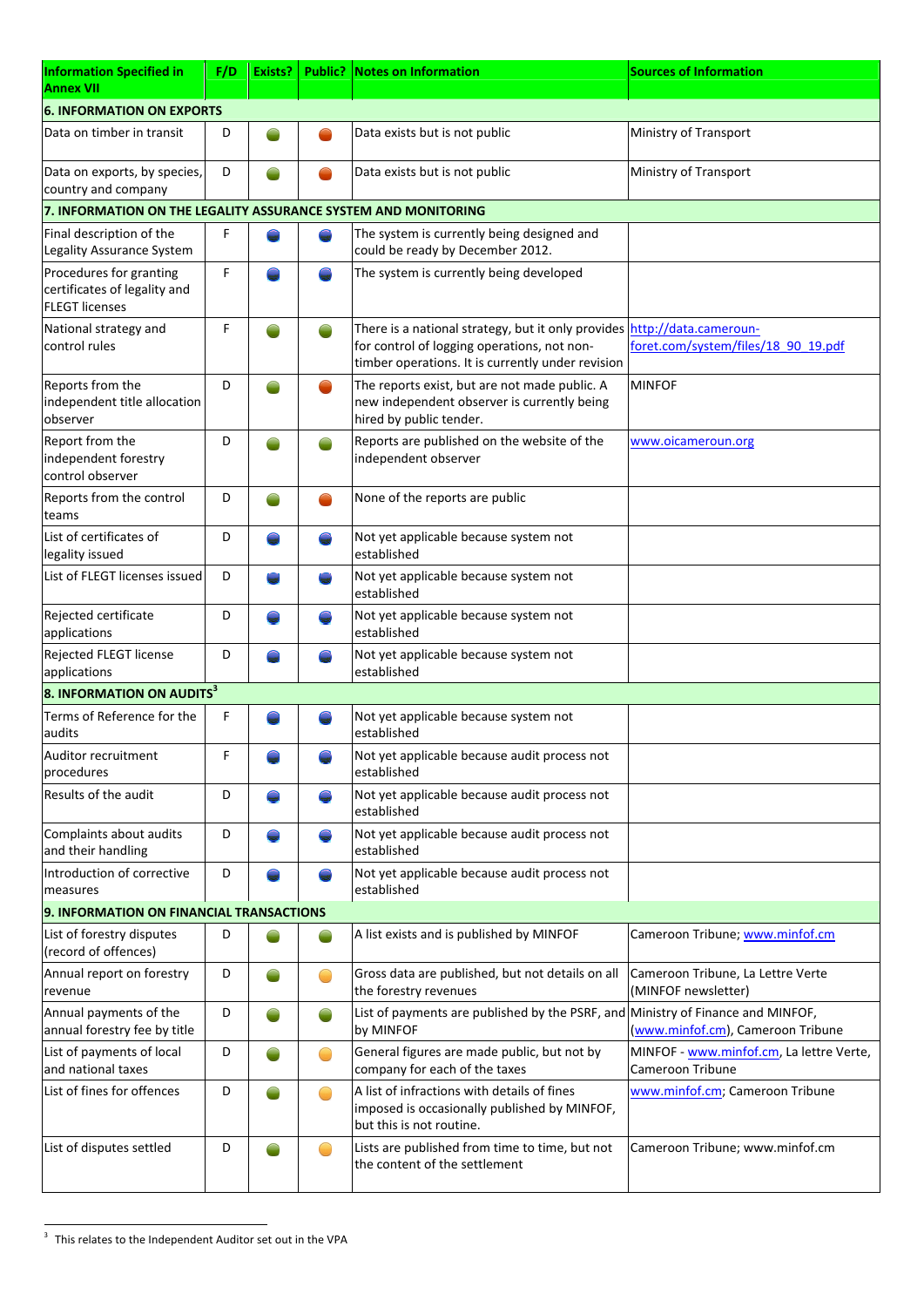| <b>Information Specified in</b><br><b>Annex VII</b>                                           | F/D | Exists? |    | <b>Public? Notes on Information</b>                                                                                                                                                                              | <b>Sources of Information</b> |
|-----------------------------------------------------------------------------------------------|-----|---------|----|------------------------------------------------------------------------------------------------------------------------------------------------------------------------------------------------------------------|-------------------------------|
| 10. INFORMATION ON THE INSTITUTIONAL SET-UP                                                   |     |         |    |                                                                                                                                                                                                                  |                               |
| Structure and functioning<br>of the Joint Monitoring<br><b>Committee</b>                      | F   |         | ÷, | A Joint Monitoring Committee meeting was<br>held in March 2012, but the work of the<br>Committee is still being discussed.                                                                                       |                               |
| Report of the Joint<br><b>Monitoring Committee</b>                                            | D   |         |    | Not yet applicable                                                                                                                                                                                               |                               |
| Structure and functioning<br>of the National Monitoring<br>Committee                          | F   |         |    | The VPA identifies this committee as a forum<br>for regularly consulting stakeholders on its<br>implementation. A draft decree was circulated<br>for comments, but has not yet been signed by<br>the Government. |                               |
| <b>Report of the National</b><br><b>Monitoring Committee</b>                                  | D   |         |    | The committee has not yet been set up                                                                                                                                                                            |                               |
| Structure and functioning<br>of the Inter-ministerial<br><b>Links Monitoring</b><br>Committee | F   |         |    | Annex III-B of the VPA refers to this committee<br>to monitor links between ministries responsible<br>for documents in the legality matrix. It has not<br>vet been set up.                                       |                               |
| Report of the Inter-<br>ministerial Links Monitoring<br>Committee                             | D   |         |    | Not yet applicable                                                                                                                                                                                               |                               |
| List of issuing authorities                                                                   | D   |         |    | Not yet applicable                                                                                                                                                                                               |                               |
| List of competent<br>authorities                                                              | D   |         |    | Not yet applicable                                                                                                                                                                                               |                               |
| Reports of competent<br>authorities                                                           | D   |         |    | Not yet applicable                                                                                                                                                                                               |                               |

# **Methodology**

The investigators gathered information by searching the websites of relevant authorities and other stakeholders working in the forest sector in Cameroon. The sites of the MINFOF and MINEPDD were the ones most frequently consulted during this exercise. Where particular information could not be found, the investigators contacted key informants to query its availability. Officials from MINFOF, the Ministry of Public Works and Transport, and the Ministry of Finance were contacted as part of this analysis. Data were collected in May 2012 and reviewed over June and July 2012.

# **Analysis**

Regarding the 'Framework' indicators, parts of the forest sector legislation and related norms are in the public domain, but some implementing texts have not been signed and the indicator was consequently assessed as 'partial'. Some structures and procedures for the VPA legality assurance system are also not applicable since they have not been developed yet.

For the 'Data' indicators, virtually all of the information does exist, for example it is known to be collected by authorities in SIGIF or other systems. However, only eight of the 43 applicable indicators are currently published. Major findings on the 'Data' indicators include:

- Some of the required information on management is available for FMU concessions, but key documents such as annual operating plans, social agreement terms and conditions and environmental impact assessments are not regularly published.
- The required information on allocation is not available for all types of 'small permits'.
- Little or none of the required information is publicly available on timber production, processing and exports. In some cases, the current public data needs to be updated (for example on industrial processing capacity).
- Reports by the National Control Team and the Independent Observer of concession allocations are not publicly available.

Overall, there are currently major gaps in information disclosure, which make it difficult for ordinary people to know what forestry activities are happening and report suspicions of illegal logging. Illegal operations can operate with a degree of impunity, resulting in loss of income for the state and neighbouring municipalities and communities. For example, the volume of timber sold at auction is typically kept confidential, making it